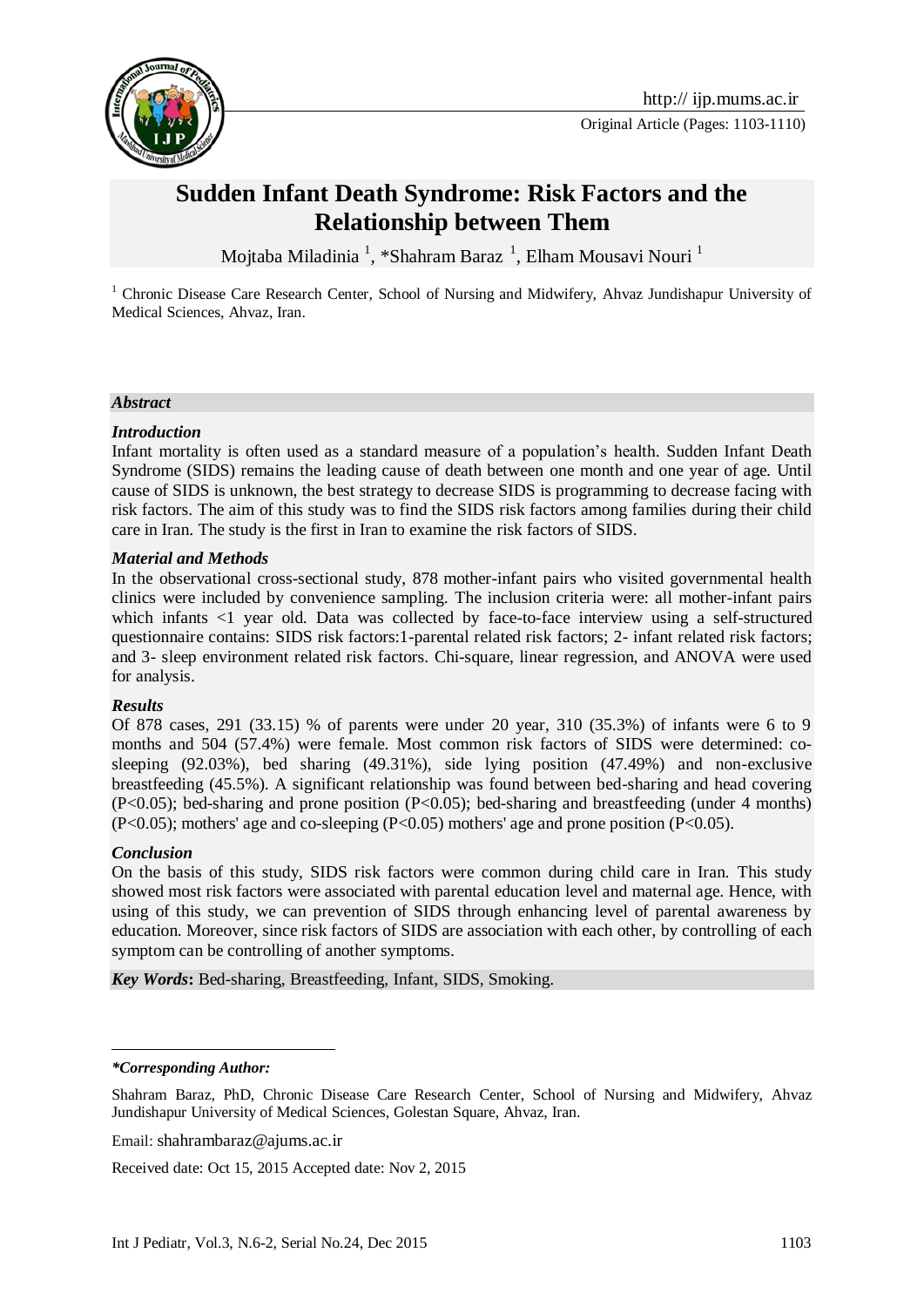### **Introduction**

Sudden infant death syndrome (SIDS) is defined as the sudden death of any infant under one year of age which remains unexplained after a thorough case investigation, including complete postmortem examination, review of clinical history, and examination of death scene(1). SIDS is the most severe crisis which parents had ever experienced, taking their families an average of 8.3 months to regain the level of family organization that they had held prior to the death, and taking individual parents an average of 15.9 months to regain the level of personal happiness they had held prior to the death (2).

SIDS is the most common cause of death in infants aged 1 month to 1 year, although its incidence has shown a progressive decline since 1992. In that year, the incidence of SIDS was 1.2 cases per 1000 live births; in 2004, the incidence had dropped to 0.51. The incidence per 1000 live births in many Asian countries is 0.04. Japan has a rate of 0.09, and Hong Kong has a rate of approximately 0.2. Some Scandinavian countries have rates in the range of 0.[1](javascript:showrefcontent() (the Netherlands) to 0.6. In Italy, the incidence is 0.7. Prior to recommendation of the supine sleeping position, the United Kingdom had an incidence of 3.5 cases per 1000 live births (now reduced to 0.41 and New Zealand had an incidence of approximately 4.5 (now 0.8) (3). No single factor or condition has been identified as the cause of SIDS. In fact, SIDS may have a variety of different causes in individual infants (4). Almost three decades ago; Congress passed landmark legislation that gave the National Institute of Child Health and Human Development (NICHD) responsibility for SIDS research. Since then, Institute-supported multidisciplinary teams of medical and scientific investigators have focused on five major areas in SIDS research: (1) the brain and homeostatic control, (2) autonomic development and function, (3) infant care and the sleep environment, (4) infection and immunity, and (5) genetics (4).

Several factors can increase a baby's risk of SIDS. These risk factors are include: Parental smoking (5-7), prone and side sleep position, don't use of breast feeding, inadequate prenatal care, bed-sharing and co-sleeping (8), maternal age younger than 21 years, history of recent disease in the infant, soft pillow or sofa in the infants bed, premature infants (9), maternal education(10), and low social class.

A result of study in south west region of England showed Of the SIDS infants, 54% died while co-sleeping compared with 20% among both control groups, also many of the SIDS infants had co-slept in a hazardous environment (6). Infant mortality (deaths of live born infants during the first year of life) is often used as a standard measure of a population's health (4). Until cause of SIDS is unknown, the best strategy to decrease SIDS is programming to decrease facing with risk factors. In Iran, there is no detailed information about SIDS and its risk factors, so the study was carried out to find the SIDS risk factors and the Relationship between them in Iranian families during child care.

# **Materials and Methods**

In this observational cross-sectional study, 878 mother-infant pairs attending government health center were included by convenience sampling. According to statistical consultant and statistical sampling formula with  $\alpha = 0.05$ ,  $p = 0.29$ ,  $d = 0.03$  and  $z = 1.98$ , the number of sample was estimated to be 878. The sample size was estimated to be 878.

$$
N_{=}\frac{z^{2}(1-\frac{\alpha}{2})P(1-P)}{d^{2}} = \frac{1.98^{2}(1-\frac{0.05}{2})0.29(1-0.29)}{0.03^{2}} \approx 878
$$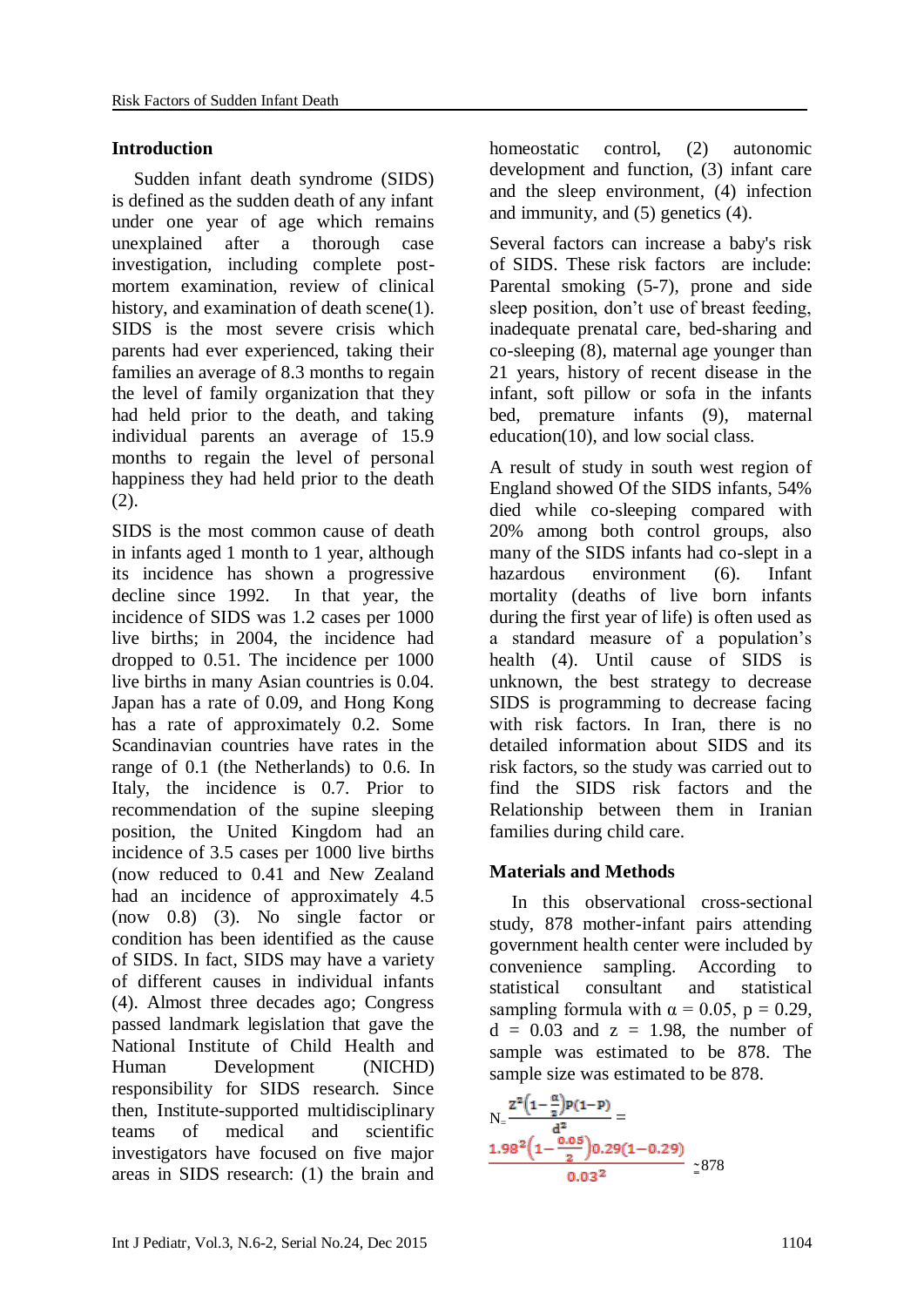The inclusion criteria were as follows:

- All mother-infant pairs attending government health center which infants <1 year old,
- **Mothers had to be able to speak** and read Persian.

Eight health centers of the four sides of the city and 1 health center of the city center were considered. Approximately, sampling was 12 percent from each health center. Sampling was conducted over a period of 2 years (February 2011 to February 2013). During this period, 1,286 patients were evaluated, of whom 963 patients met the inclusion criteria and were invited.

Consents were obtained from 878 patients who were enrolled in the study. Data was collected by a self-structured questionnaire contains SIDS risk factors: 1- Parental related risk factors (8 item) 2- Infant related risk factors (9 item) 3- Sleep environment related risk factors (6 item). The questionnaire was developed based on the literatures. Cronbach's alpha coefficient was determined 0.83. The validity of this instrument was obtained through content validity. Researchers refer to health centers and explain the nature and purpose of the study and after obtaining informed consent from the mother, the questionnaires were completed through face-to-face interviews with them.

This study was approved in the Ethics Committee of the Ahvaz Jundishapur University of Medical Sciences, Iran (Ethic code=Eth: 91s.22). Ethical considerations were considered in accordance with the Helsinki Declaration.

# *Data analysis*

Descriptive statistics, Chi-square test, liner regression, and ANOVA tests were used for analysis.

Data was analyzed using SPSS version 17 (Chicago, IL, USA). P value  $\leq 0.05$  was considered significant.

# **Results**

Information about parents, infants and sleep environmental infants are shown in (Tables 1, 2 and 3) respectively. Of 878 cases, 291(33.15) % of parents were under 20 years, 310 (35.3%) of infants were 6 to 9 months and 504(57.4%) were female.

Of fathers and mothers, 271(30.86 %) and 46(5.23%) were smokers during pregnancy, respectively. Level of education among 485(55.23%) of mothers and 560(63.76%) of fathers were under high school (Table.1).

Of infants, 57(6.49%) were Low birth weight (LBW) less than 2500 g) and 7.51 % were premature (gestational age< 37 week). Of all infants, 54.5% were exclusive breastfeeding (Table.2).

Co-sleeping (92.03%), bed-sharing (49.31%), side lying position (47.49%), soft pillow (35.3%), prone position (14.92 %), and head covering (11.73%) were reported during child care (Table.3). A significant relationship were found between bed sharing and head covering (P=0.001); bed sharing and prone position  $(R = -0.337, P = 0.001)$ ; bed sharing and breastfeeding (under 4 months) (P=0.001); bed sharing and parental smoking (P=0.024); prone position and parental smoking (P=0.001); mothers' level of education and smoking  $(P=0.008)$ ; mothers' age and co-sleeping (P=0.038); mothers' age and prone position  $(P=0.001)$ ; and also between mothers' occupation and  $co-sleeping (P=0.001)$ .

There was no significant correlation between bed sharing and soft pillow  $(P > 0.05)$ ; and co-sleeping with soft pillow  $(P>0.05)$ .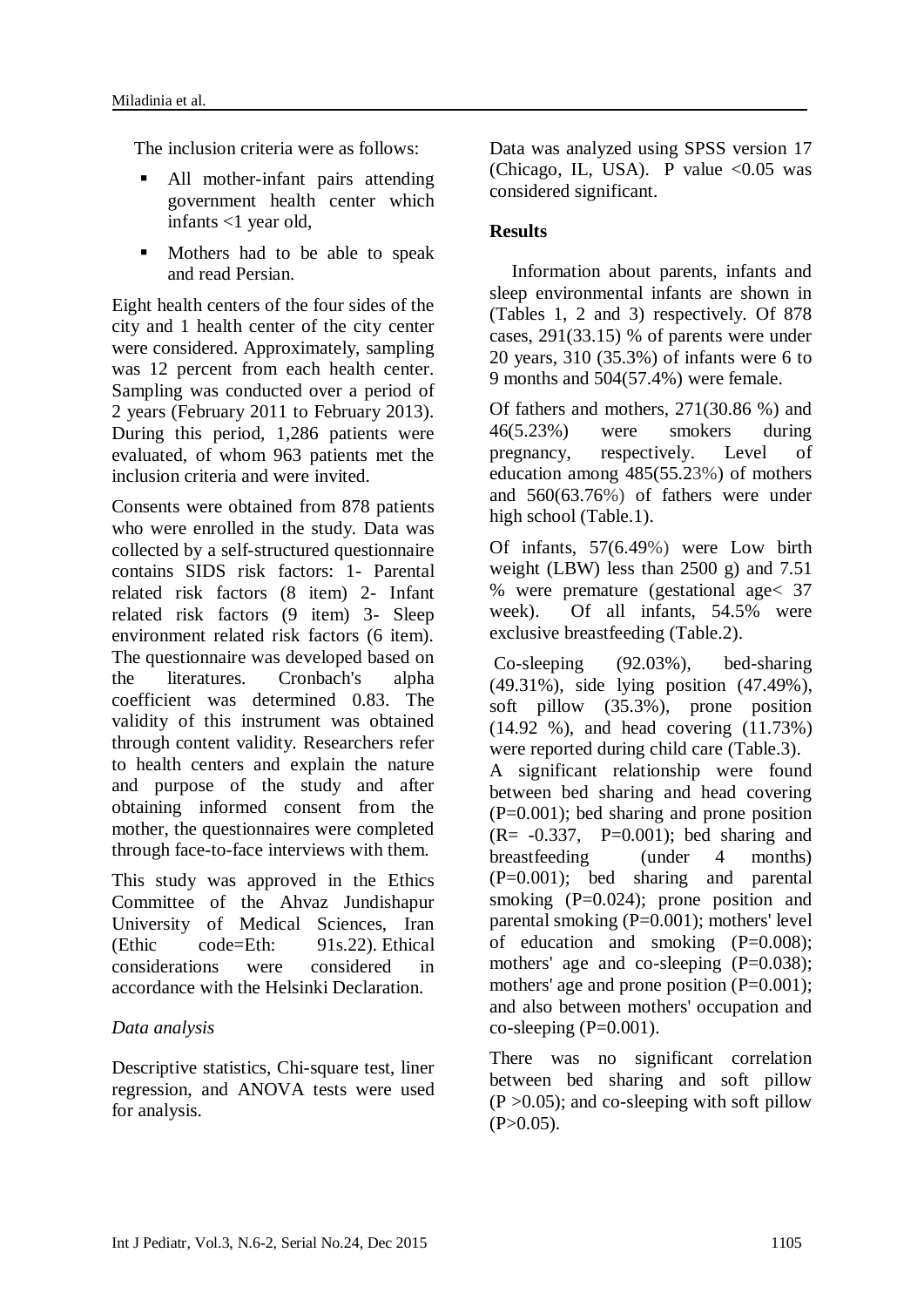#### **Table 1:** Parental factors

| Variables                                                             | Number $(\%)$                        |
|-----------------------------------------------------------------------|--------------------------------------|
| Maternal age, years<br>$\geq 20$<br>$\leq 20$                         | 587(66.85)<br>291(33.15)             |
| Maternal education<br>Less than high school<br>High school<br>College | 485(55.23)<br>315(35.87)<br>87(8.88) |
| Maternal smoking<br>During pregnancy<br>After birth                   | 46(5.23)<br>21(2.39)                 |
| Paternal smoking<br>During pregnancy<br>After birth                   | 271(30.86)<br>271(30.86)             |

#### **Table 2:** Infant factors

| Variables                            | Number $(\%)$  |
|--------------------------------------|----------------|
| Gender                               |                |
| Male                                 | 374(42.60)     |
| Female                               | 504(57.40)     |
| Age                                  |                |
| $<$ 3 months                         | 193(21.98)     |
| 3-6 months                           | 204(23.23)     |
| 6-9 months                           | 310(35.30)     |
| 9-12 months                          | 171(19.47)     |
| Birth weight $<$ 2500g               | 57(6.49)       |
| Gestational age                      |                |
| $\leq$ 37 weeks                      | 66(7.51)       |
| $>37$ weeks                          | 812(92.48)     |
| Twins birth                          | $\overline{0}$ |
| Usual infant feeding (age< 6 months) |                |
|                                      | 216(54.4%)     |
| <b>Exclusive breastfeeding</b>       | 56(14.10%)     |
| Breastfeeding and formula feeding    | 125 (31.5%)    |
| Exclusive formula feeding            |                |
| Infant health status at birth        |                |
| Healthy                              | 840(95.68%)    |
| Unhealthy                            | 38(4.32%)      |
| Positive family history of SIDS      | 9(1.02)        |

#### **Table 3:** Infant sleep environmental factors

| Variables                   | Number (%)  |
|-----------------------------|-------------|
| $Co$ -sleeping              | 808(93.03)  |
| Bed sharing                 | 433(49.3)   |
| Usual infant sleep position |             |
| Prone                       | 131(14.92)  |
| Side                        | 417(47.49)  |
| Supine                      | 230(37.58)  |
| Type of pillow              |             |
| Soft                        | 310(35.3)   |
| Ordinary                    | 568(64.69)  |
| Head covering               | 103(11.73%) |
| Room temperature in winter  |             |
| Hot                         | 43(4.89%)   |
| Warm                        | 260(29.61%) |
| The average                 | 575(65.48)  |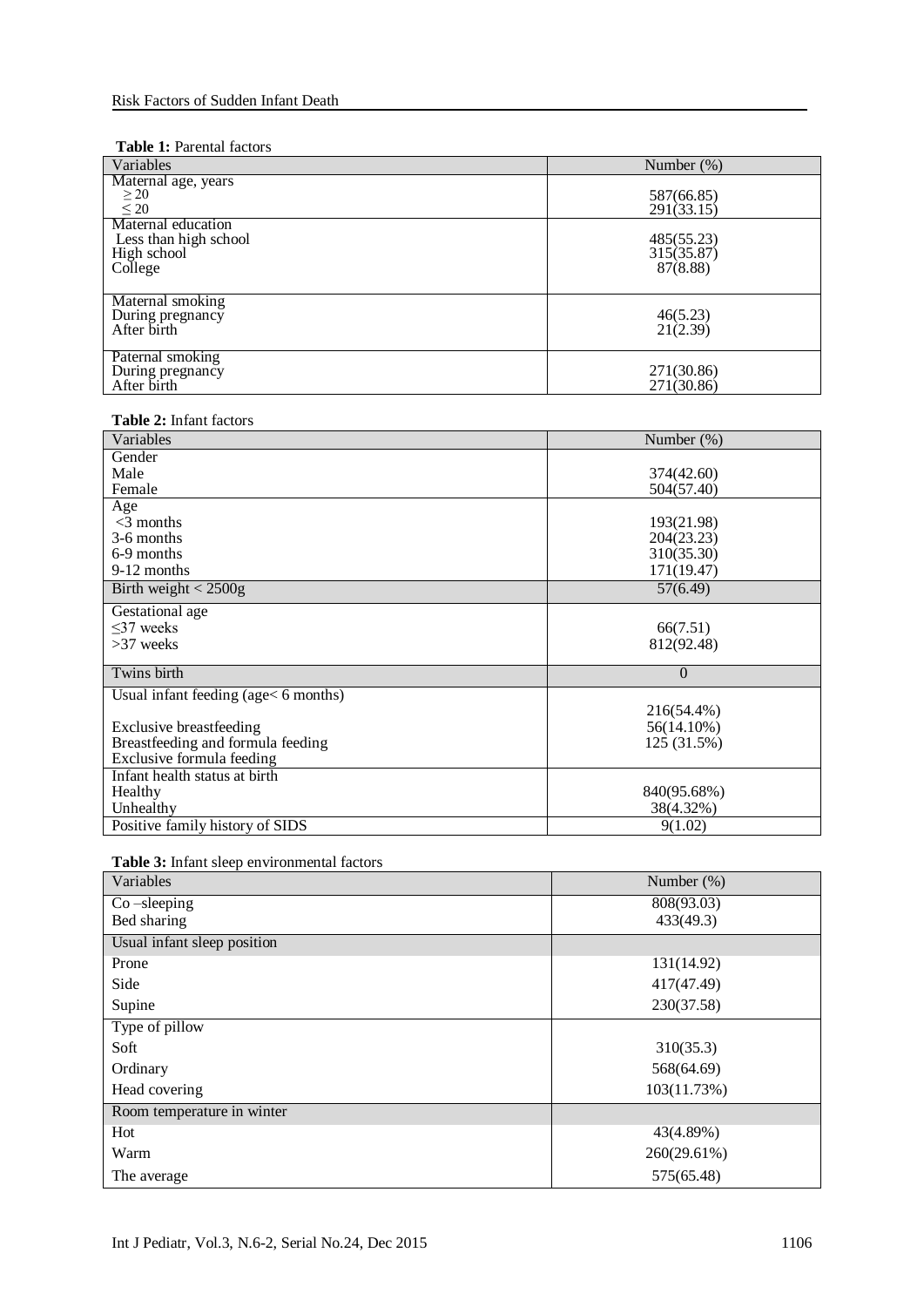# **Discussion**

In our study, the most risk factor was co-sleeping (92.03%). In the study by Venemann et al., co-sleeping was found in 43.6% of control group (11). Also, in the study by Fu and et al., the most common risk factor (48.6%) was co-sleeping (12). Co-sleeping in our community was more common than western countries.

In our study bed sharing was present in 49.31% of infants. In the study by Aneez et al. bed sharing was 44 %(13). In the study by Fu and et al., 32.5 % of infants were bed share. Also, in the other study by Fu et al., about half of the infants (47.4 %) were bed share (14). In the study by Ateah et al. 72% of infants were bed- sharing (15). In the survey conducted by Ramos, 63% of mothers supported bed- sharing (16). In studies from England (17), USA (18), and New Zealand (19), bed sharing was seen in 43-47% of subjects. In the study by Tan and et al., this risk factor was present in 73.5% (20). In these studies, the similar results can be seen, except in Tan et al. study (20). Although these studies were conducted in different countries with different level of socio-economic status, similar results were seen.

In our study, breastfeeding had significant correlation with bed-sharing. In the study by Blair and Hall, similar result was found (21). In the study by Tan and colleagues, breastfeeding were significantly associated with bed-sharing (20). In the studies which were carried out among low income African-American mothers, there was no significant correlation between breastfeeding and bed-sharing (18, 22). Although our subjects have not high income, there was difference between our study and studies conducted among low income subjects (18, 22). It may be due to difference in religion or social behavior.

Our findings showed that bed-sharing had a significant correlation with paternal smoking. There is no evidence to support our finding as mentioned in Tan et al. study (20). In the study by Fu et al., authors did not find an association between bed-sharing and smoking (23).

There was significant correlation between mother's age and co-sleeping. In the Tan et al. study, younger mother had no correlation with bed-sharing (20). Significant correlation was found among occupation of mother and co-sleeping. Similar result was found in Tan et al. study (20). McCoy et al. reported similar finding (24). Of mothers, 63.76% had education level less than high school. In Fu et al. study, the ratio of mother who had education level less than high school was about 18.7-20.6% (23). In a cohort study, Lahr found bed-sharing was most prevalent in families with annual income  $\leq$ \$30 000(25). Low income may be the cause of high bed-sharing in our study.

Prone and side laying position was present in 14.92%, and 47.49% of cases respectively. In the study by Pinho et al., in control group, prone position (5.7 %) and side lying position (73.4 %), in case group, prone position (6%) and side lying position (75.7%) (1). Results of the cohort study by Alm between years 1992-2003 showed prone sleeping decreased from 31.8% to 5.6% and supine sleeping increased from 35.3% to 47.3% (26).

Parental smoking, in particular maternal smoking during pregnancy and following birth, was a strong predictor of SIDS-risk in multiple studies (19). In our study father smoking before and after birth was 30.86%. Maternal smoking during pregnancy was 5.23% and after birth were 2.39% that are less than other countries. In the study by Blair and et al, mother smoking was 14% (9). In the review study by Mitchell and et al , in case group, maternal smoking in high socio-economic 42%, middle 59%, low 76% and in control group, maternal smoking in high socioeconomic 12%, middle 33%, low 49%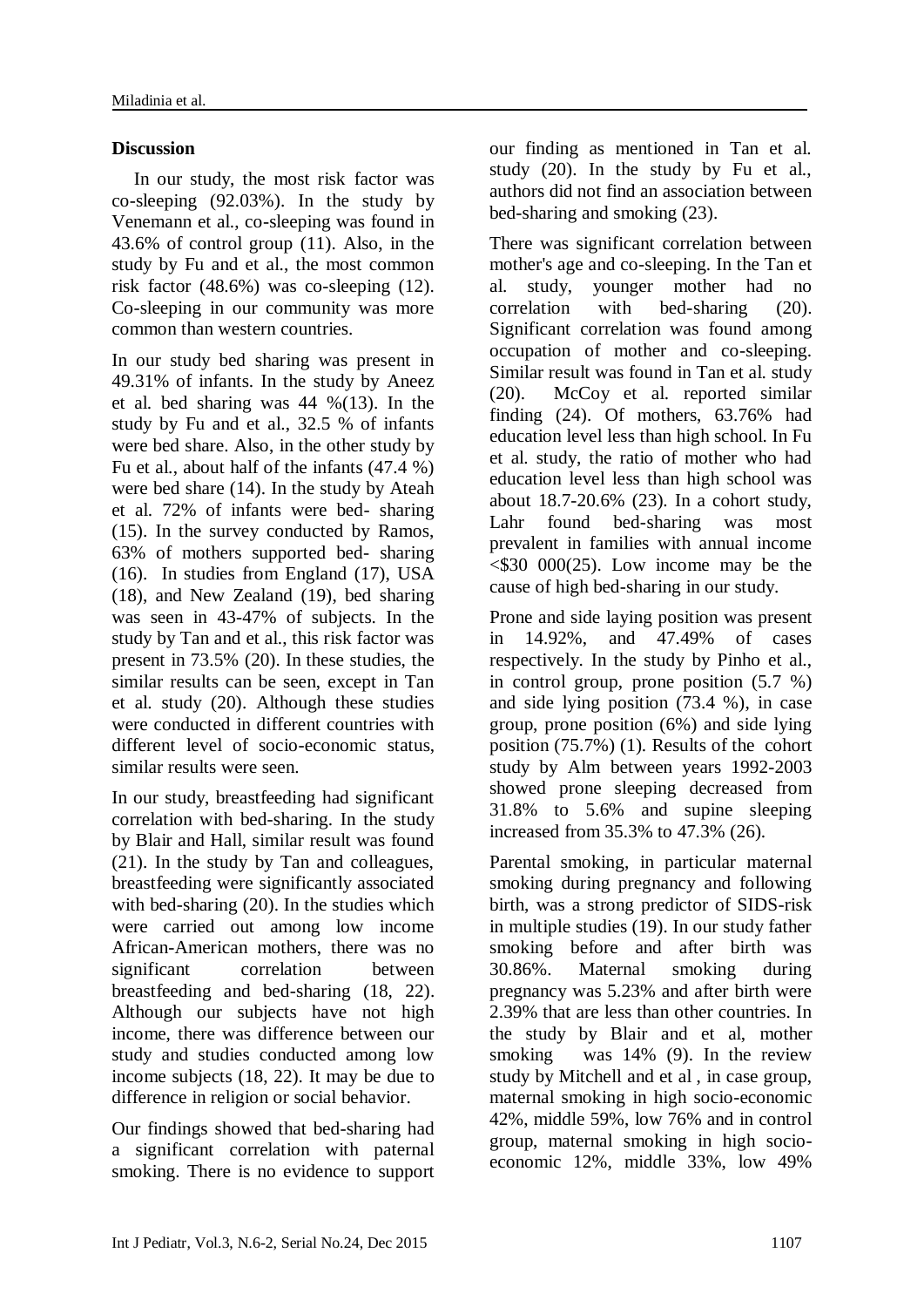was reported (20). So, social and cultural differences are more effective in smoking.

Also Lack of breast milk is a risk factor for SIDS. In our study 45.5 % of infants had exclusive breast milk. In the study by Pinho and colleagues, 43.7% of living control group and 36.4 % of SIDS infants had exclusive breast milk (1). Weight less than 2,500 g (LBW) is another risk factor for SIDS. In our study, 6.49% of infants were LBW. In our study, 7.51% of infants were premature (GA< 37 week).

Use of pillows and comforters has been shown to increase the risk of prone death, particularly when the infant's face is covered (27). In our study, head covering and soft pillow were present in 11.73% and 35.3% of subjects respectively. The proportion of sudden infant death syndrome cases in which infants were found with their head covered was 15.6% in the New Zealand study and 28.1% in the German study (28).

In our study, 33.4 % of mothers were under 20 years. While in the study by Blair, 24.8% of mothers in SIDS infant group vs. 15.87% in control group were under 21 year (9). The rate of mothers who  $\langle 20 \rangle$  was higher than Blair et al. study (9).

A significant relationship was found between bed sharing and prone position and parental smoking. Thus, parental smoking was more bed shared and their infants more used prone position. Based on the study results by Scragg, infant bed sharing is associated with a significantly raised risk of the sudden infant death syndrome, particularly among infants of mothers who smoke (5). In our study, Bed sharing was associated with head covering that can raise the SIDS risk. Also, breastfeeding was associated with bed sharing in infant under age 4. According to several literatures, breastfeeding was associated with bed-sharing (20, 21, 29). Our study showed with increasing maternal education, smoking and prone

position were less. Also mothers less than 20 years were more co –slept and prone position were more in infants mothers under 20 years. Housekeeper mothers were more co slept. Between bed sharing and prone position was found negative significant relationship, thus, in bed sharing was less prone position between bed sharing and soft pillow and cosleeping and soft pillow was not significant relationship.

### **Conclusion**

This study showed, most common risk factors were co-sleeping and bed-sharing. Hence, controlling these risk factors is necessary. On the basis of this study, SIDS risk factors were common during child care in Iran. This study showed most risk factors were associated with parental education level and maternal age. Hence, with using of this study, we can prevention of SIDS through enhancing level of parental awareness by education. Moreover, since risk factors of SIDS are association with each other, by controlling of each symptom can be controlling of another symptoms. Further studies to identify risk factors and incidence of SIDS in different regions country are recommended.

### **Abbreviation**

Sudden Infant Death Syndrome (SIDS), Low Birth Weight (LBW), Gram (g), Number (N), Percent (%).

### **Acknowledgmen**t

This study was supported by student research committee of Ahvaz Jundishapur University of Medical Sciences (Registration no=90s112).

# **Conflict of Interest**

The authors declare no conflict of interest.

### **References**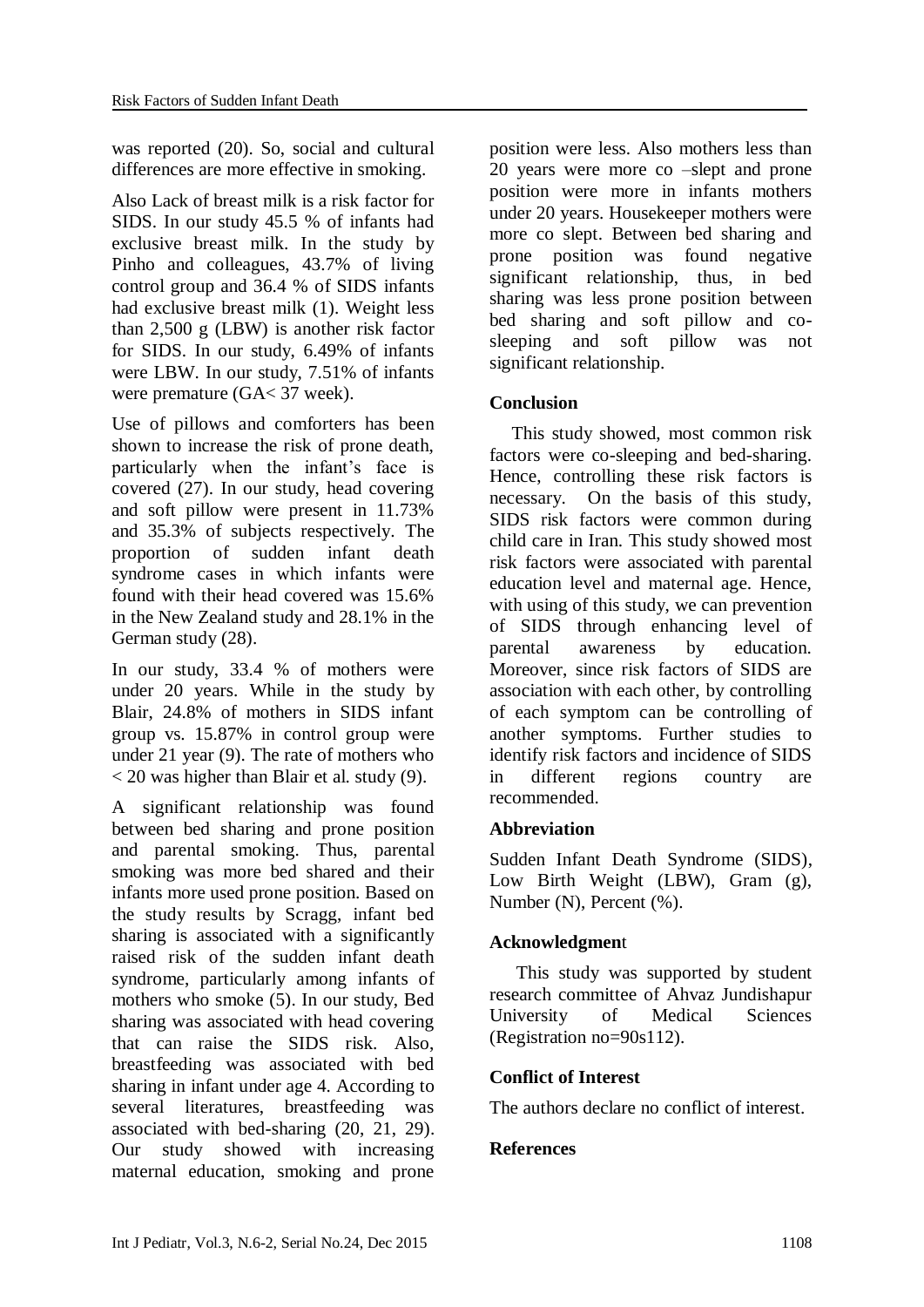1. Adams S, Ward C, Garcia K. Sudden infant death syndrome. Am Fam Physician 2015;91(11):778-83.

2. Horne R, Hauck F, Moon R. Sudden infant death syndrome and advice for safe sleeping. BMJ 2015;350:h1989.

3. DeFrain J, Ernst L. The psychological effects of sudden infant death syndrome on surviving family members. J Fam Pract 1978;6(5):985-89.

4. Barsman S, Dowling D, Damato E, Czeck P. Neonatal nurses' beliefs, knowledge, and practices in relation to sudden infant death syndrome risk-reduction recommendations. Adv Neonatal Care 2015;15(3):209-19.

5. Ackerman M, Siu B, Sturner W, Tester D, Valdivia C, Makielski J, et al. Postmortem molecular analysis of SCN5A defects in sudden infant death syndrome. JAMA 2001;286(18):2264-69.

6. Burnett L, Bechtel K. Sudden Infant Death Syndrome. Available at: [http://emedicinemedscapecom/article/804412](http://emedicinemedscapecom/article/804412-overview#a6) [overview#a6.](http://emedicinemedscapecom/article/804412-overview#a6) Accessed in: Nov 23, 2014.

7. Matthews T, MacDorman M, Thoma M. Infant Mortality Statistics From the 2013 Period Linked Birth/Infant Death Data Set. Natl Vital Stat Rep 2015;64(9):1-30.

8. Lonsdale D. Sudden infant death syndrome and abnormal metabolism of thiamin. Med Hypotheses 2015;85(6):922-6.

9. Anderson H, Cook D. Passive smoking and sudden infant death syndrome: review of the epidemiological evidence. Thorax J 1997;52(11):1003-9.

10. Anderson M, Johnson D, Batal H. Sudden Infant Death Syndrome and prenatal maternal smoking: rising attributed risk in the Back to Sleep era. BMC medicine. 2005;3(1):4.

11. Mathews A, Oden R, Joyner B, He J, McCarter R, Moon R. Differences in African-American Maternal Self-Efficacy Regarding Practices Impacting Risk for Sudden Infant Death. J Community Health 2015:[Epub ahead of print].

12. Möllborg P, Wennergren G, Almqvist P, Alm B. Bed sharing is more common in sudden infant death syndrome than in explained sudden unexpected deaths in infancy. Acta Paediatr 2015;104(8):777-83.

13. Ostfeld B, Perl H, Esposito L, Hempstead K, Hinnen R, Sandler A, et al. Sleep environment, positional, lifestyle, and demographic characteristics associated with bed-sharing in sudden infant death syndrome cases: a population-based study. Pediatrics J 2006;118(5):2051-59.

14. Alm B, Wennergren G, Möllborg P, Lagercrantz H. Breastfeeding and dummy use have a protective effect on sudden infant death syndrome. Acta Paediatr. 2015: Epub ahead of print.

15. Varghese S, Gasalberti D, Ahern K, Chang J. An analysis of attitude toward infant sleep safety and SIDS risk reduction behavior among caregivers of newborns and infants. J Perinatol 2015;35(11):970-3.

16. McIsaac K, Moineddin R, Matheson F. Breastfeeding as a means to prevent infant morbidity and mortality in Aboriginal Canadians: A population prevented fraction analysis. Can J Public Health 2015;106(4):217-22.

17. Blair P, Sidebotham P, Evason-Coombe C, Edmonds M, Heckstall-Smith E, Fleming P. Hazardous cosleeping environments and risk factors amenable to change: case-control study of SIDS in south west England. Br Med J 2009;339:b3666.

18. Wilhelm T, Bensch S. Prevention of sudden infant death as a task of nurses in neonatology – Evaluations and recommendations as a result of a crosssectional survey. Pflege 2015;28(3):169-79.

19. Bubnaitienė V, Kalėdienė R, Kėvalas R. Case-control study of sudden infant death syndrome in Lithuania, 1997–2000. BMC Pediatrics 2005;5:41.

20. Scragg R, Mitchell E, Taylor B, Stewart A, Ford R, Thompson J, et al. Bedsharing, smoking, and alcohol in the sudden infant death syndrome. New Zealand Cot Death Study Group. Br Med J 1999;307(69):15.

21. Vennemann M, Bajanowski T, Brinkmann B, Jorch G, Sauerland C, Mitchell E. Sleep environment risk factors for sudden infant death syndrome: the German Sudden Infant Death Syndrome Study. Pediatrics J 2009;123(4):1162-70.

22. Fu L, Colson E, Corwin M, Moon R. Infant sleep location: associated maternal and infant characteristics with sudden infant death syndrome prevention recommendations. Pediatrics J 2008;153(4):503-8.